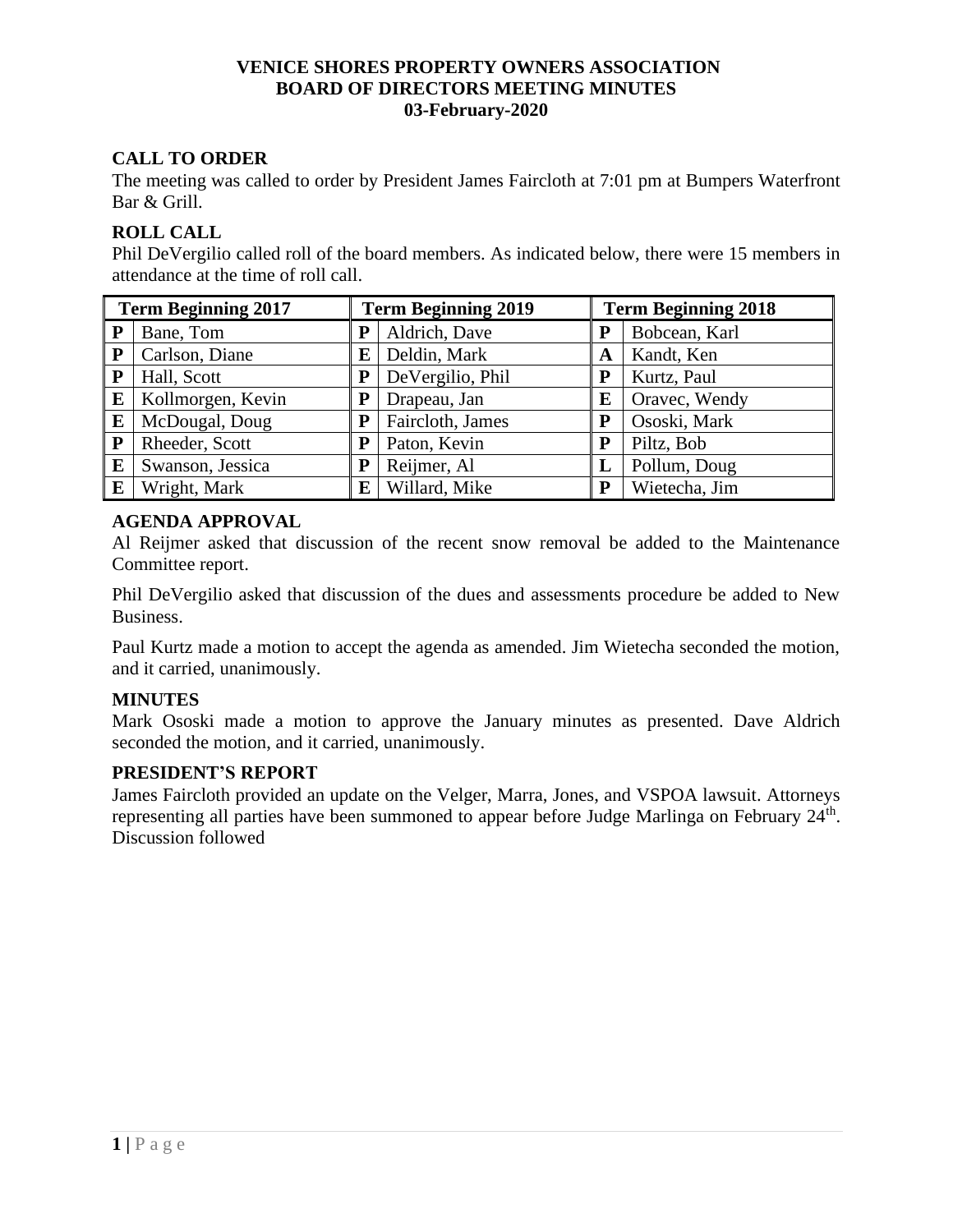## **VENICE SHORES PROPERTY OWNERS ASSOCIATION BOARD OF DIRECTORS MEETING MINUTES 03-February-2020**

## **TREASURER'S REPORT**

| <b>Month</b><br><b>Ending</b> | General<br>Fund | Canal<br>Weed<br>Control | Canal<br>Maint. | <b>Snow</b><br>Removal | CD     | Total        |
|-------------------------------|-----------------|--------------------------|-----------------|------------------------|--------|--------------|
| 31-Jan-20                     | \$110.825.27    | \$14,929.10              | \$47.819.67     | \$3.755.75             | \$0.00 | \$177.329.79 |

Jim Wietecha presented the treasurer's report for January.

The unrestricted fund balance is \$93,278.04.

Karl Bobcean made a motion to approve the January treasurer's report. Al Reijmer seconded the motion, and it carried, unanimously.

Of the 271 properties in Venice Shores, dues and assessments are outstanding on 144.

Jim Wietecha is attempting to find a common time for the audit committee to meet prior to the March board meeting.

## **RECORD RETENTION/WEB REPORT**

Mark Ososki stated that everything is up to date.

## **CORRESPONDING SECRETARY'S REPORT**

By email to James Faircloth, Jessica Swanson asked for confirmation that the date for the general membership meeting is May 4<sup>th</sup>. It was so confirmed. Tom Bane will contact the Township on the availability of the board room for the event.

Also, by email, Jessica requested Newsletter items be submitted to her by April 3rd.

## **SOCIAL MEDIA**

Several residents commented on snow removal following the recent snowfall.

## **CANAL COMMITTEE**

The PondGuys have submitted a canal weed control program at no increase from last year's price. Al Reijmer made a motion to accept the \$17,710 proposal. Karl Bobcean seconded the motion, and it carried, unanimously.

## **MAINTENANCE COMMITTEE**

Scott Hall reported that there has not yet been any discussion of the 2020 lawn contract with Assured Services.

Regarding the high-water issue, Scott Rheeder made a motion to spend up to \$1,500 for a backup three-inch self-priming pump and associated hoses. Mark Ososki seconded the motion, and it carried, unanimously.

Tom Bane reported that he and Doug Pollum met with David Axtel, Public Service Director (Water and Sewer Dept.) regarding reimbursement for our expenditures in controlling flooding of our streets. They cited Township expenditures for other subdivisions. The official offered the loan of pumps as needed and to speak with the Township Supervisor regarding our request for financial relief.

*Doug Pollum arrived.*

# **BUILDING COMMITTEE**

There was nothing new to report.